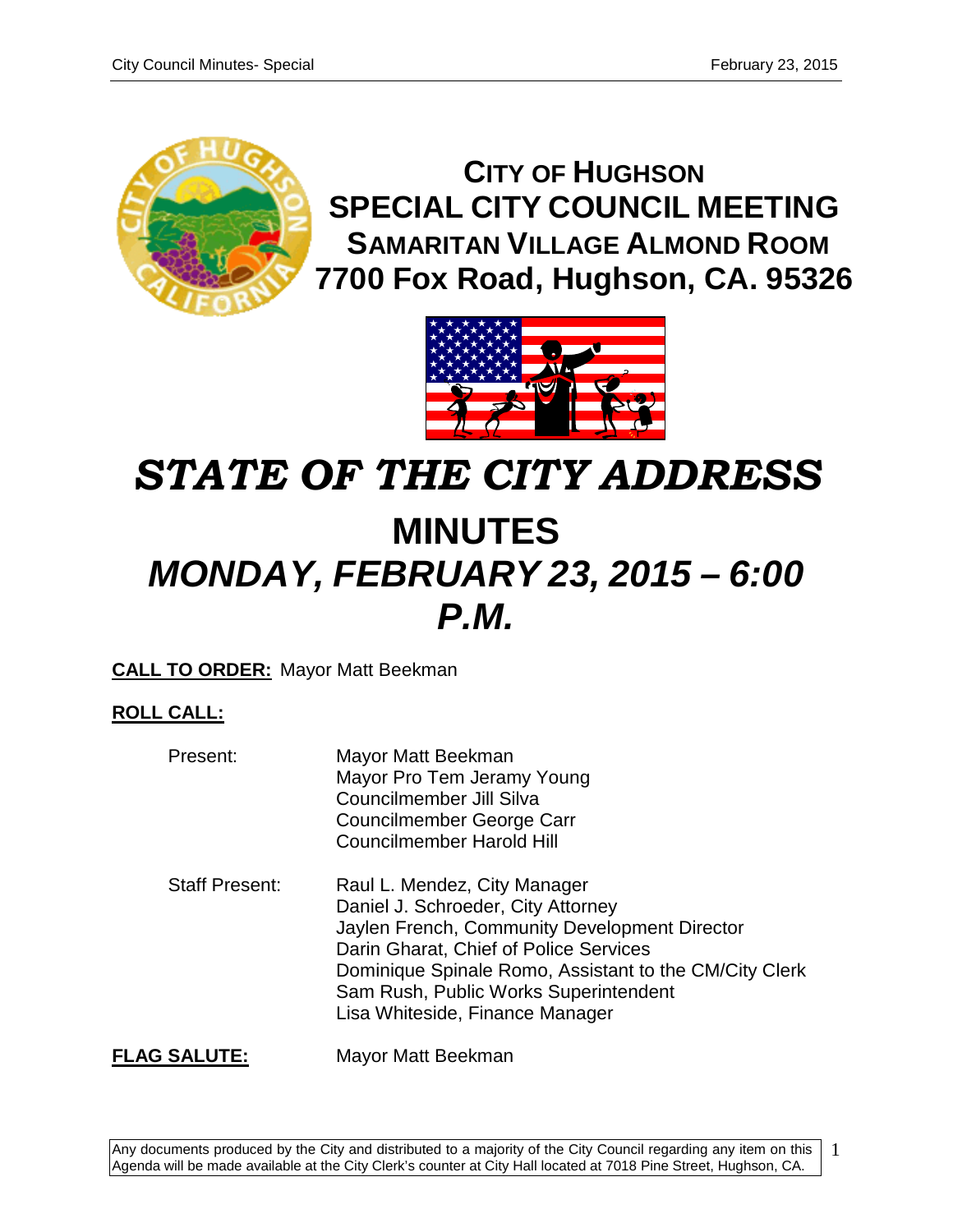**INVOCATION:** Reverend Ernest Spears

# **1. PUBLIC BUSINESS FROM THE FLOOR (No Action Can Be Taken):**

**No Public Comments.** 

## **2. PRESENTATIONS:**

**2.1:** State of the City Address, presented by Mayor Matt Beekman.

**Mayor Beekman opened the State of the City Address by presenting a PowerPoint presentation on the City of Hughson, focusing specifically on the areas of the City's budget, the Water System, Economic Development, Roads, and Police Services.** 

**City Manager Mendez reviewed and discussed the City's Water System.** 

**Community Development Director French reviewed and discussed the City's Roads and upcoming street projects.** 

**Mayor Beekman reviewed and discussed the City's progress in the area of Economic Development, including the recent implementation of an Economic Development Incentive Program, of which the City has utilized in assisting three new businesses to open in the City, by making loans and grant funding available.** 

**Mayor Beekman reviewed and discussed the success of the City's Police Services Contract with the Stanislaus County Sheriff's Department. Mayor Beekman presented Chief of Police Services, Darin Gharat, with a City Plaque thanking the Chief for his years of service as the City's Chief of Police. Chief Gharat is scheduled to retire in March.** 

**ADJOURN TO A RECESS AND REFRESHMENTS – Approx. 30 Minutes – 6:40 P.M.**

**RECONVENE TO THE CITY COUNCIL MEETING – Approximately 7:10 P.M.**

*Upon reconvening into the City Council Meeting, it is noted that Mayor Pro Tem Young was excused/absent for the remainder of the meeting.*

## **3. CONSENT CALENDAR:**

**All items listed on the Consent Calendar are to be acted upon by a single action of the City Council unless otherwise requested by an individual Councilmember for special consideration. Otherwise, the recommendation of staff will be accepted and acted upon by roll call vote.**

**3.1:** Approve the Minutes of the February 9, 2015 Council Meeting.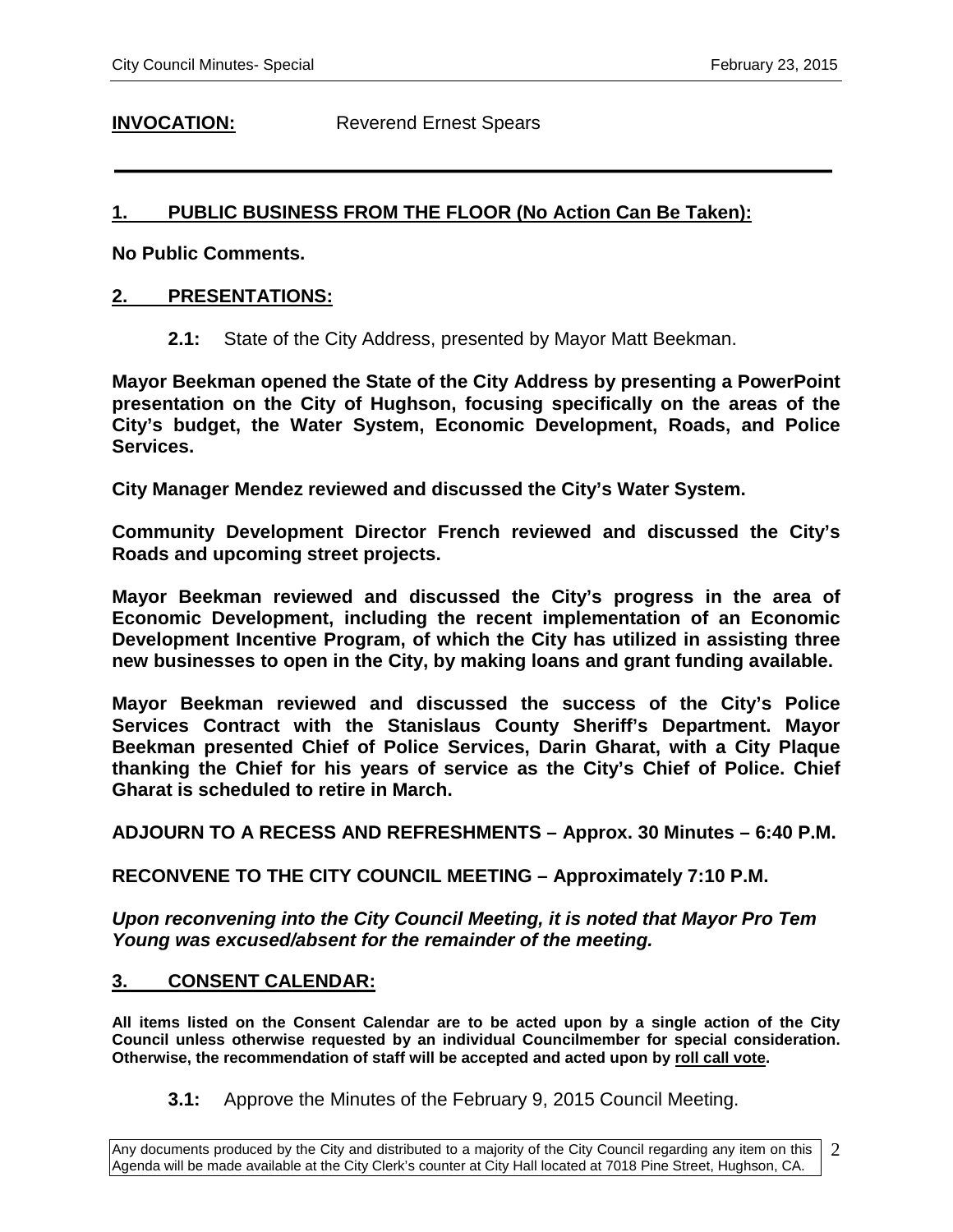- **3.2:** Approve the Warrants Register.
- **3.3:** Accept the Quarterly City of Hughson Legislative Report.

# **BEEKMAN/SILVA 4-0 (YOUNG-Absent) motion passes to approve the Consent Calendar as presented.**

# **4. UNFINISHED BUSINESS:**

**4.1:** Authorize the City Manager on behalf of the City of Hughson to execute the State of California-Natural Resources Agency Department of Parks and Recreation Grant Contract from the Land and Water Conservation Fund for the Seventh Street Park Acquisition Project and the purchase of 19.65 acres of real property owned by the Hughson Unified School District near the corner of Whitmore Avenue and Seventh Street.

**City Manager Mendez presented the Staff Report on this item, and provided a brief summary on the status of this item and the current items city and legal staff was working on to continue working forward with the project.**

**The City Council deliberated on this item and asked various questions to both City and Legal staff, regarding the status of the grant and whether funding was available to cover the expenses to turn the property (if acquired) into a "passive park" within the next three years, as required in the grant regulations.** 

**Citizens within the Community, including Planning Commissioners Julie Strain and Karen Minyard, Deputy Sheriff Dennis Wallace, and business owner Martha Vasquez, were present at the meeting to ask questions of staff and Council, as well as to provide feedback to the Council.** 

**The Council continued to deliberation on this Item, as each of the Councilmembers shared their thoughts and concerns with the potential costs that may be associated in acquiring the property, as well as the future project costs in developing the land into a community park.** 

**BEEKMAN/HILL 4-0 (YOUNG- Absent) motion passes to Not Authorize the City Manager on behalf of the City of Hughson to Execute the State of California-Natural Resources Agency Department of Parks and Recreation Grant Contract from the Land and Water Conservation Fund for the Seventh Street Park Acquisition Project and the purchase of 19.65 acres of real property owned by the Hughson Unified School District near the corner of Whitmore Avenue and Seventh Street.**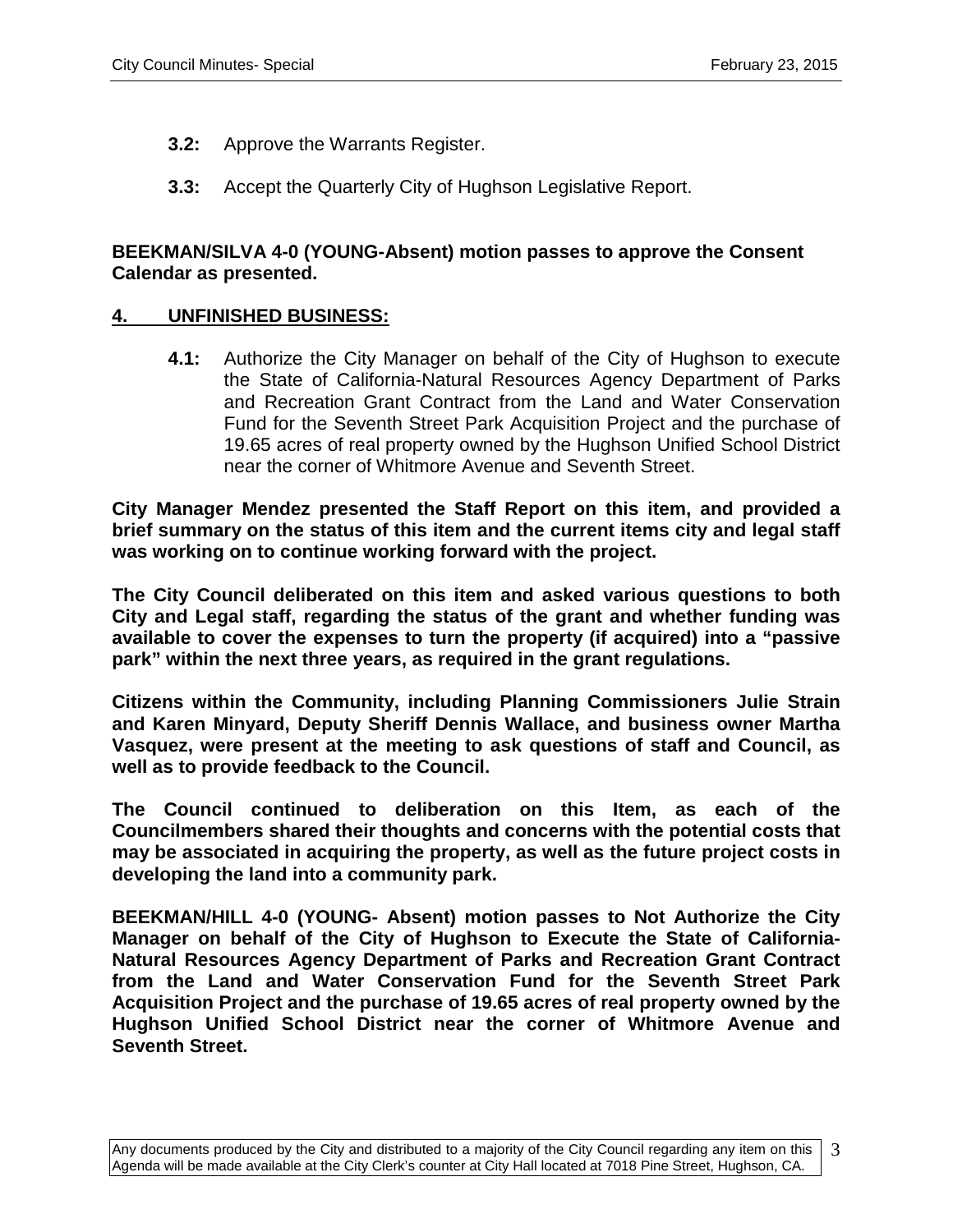# **5. PUBLIC HEARING TO CONSIDER THE FOLLOWING: NONE.**

- **6. NEW BUSINESS: NONE.**
- **7. CORRESPONDENCE: NONE.**

## **8. COMMENTS:**

**8.1:** Staff Reports and Comments: (Information Only – No Action)

**City Manager: City Manager Mendez provided his closing comments on the Council's decision in not moving forward with the 7th Street Park Acquisition Project. He also shared his enjoyment with the State of the City Address event.** 

**City Clerk:**

**Community Development Director:**

**Director of Finance:**

**Police Services:**

**City Attorney:**

- **8.2:** Council Comments: (Information Only No Action)
- **8.3:** Mayor's Comments: (Information Only No Action)

**Mayor Beekman provided a closing statement on the Council's decision to not move forward with acquiring the property for the 7th Street Park Project, and expressed his appreciation to the city staff, legal staff, and the Council in conducting due diligence in researching the property and project to assist the City Council in making the most educated decision for the City of Hughson's best interest.** 

## **9. CLOSED SESSION TO DISCUSS THE FOLLOWING: 8:35 P.M.**

#### **9.1: CONFERENCE WITH LABOR NEGOTIATOR pursuant to Government Code Section 54957.6.**

Agency Negotiator: Raul L. Mendez, City Manager

4